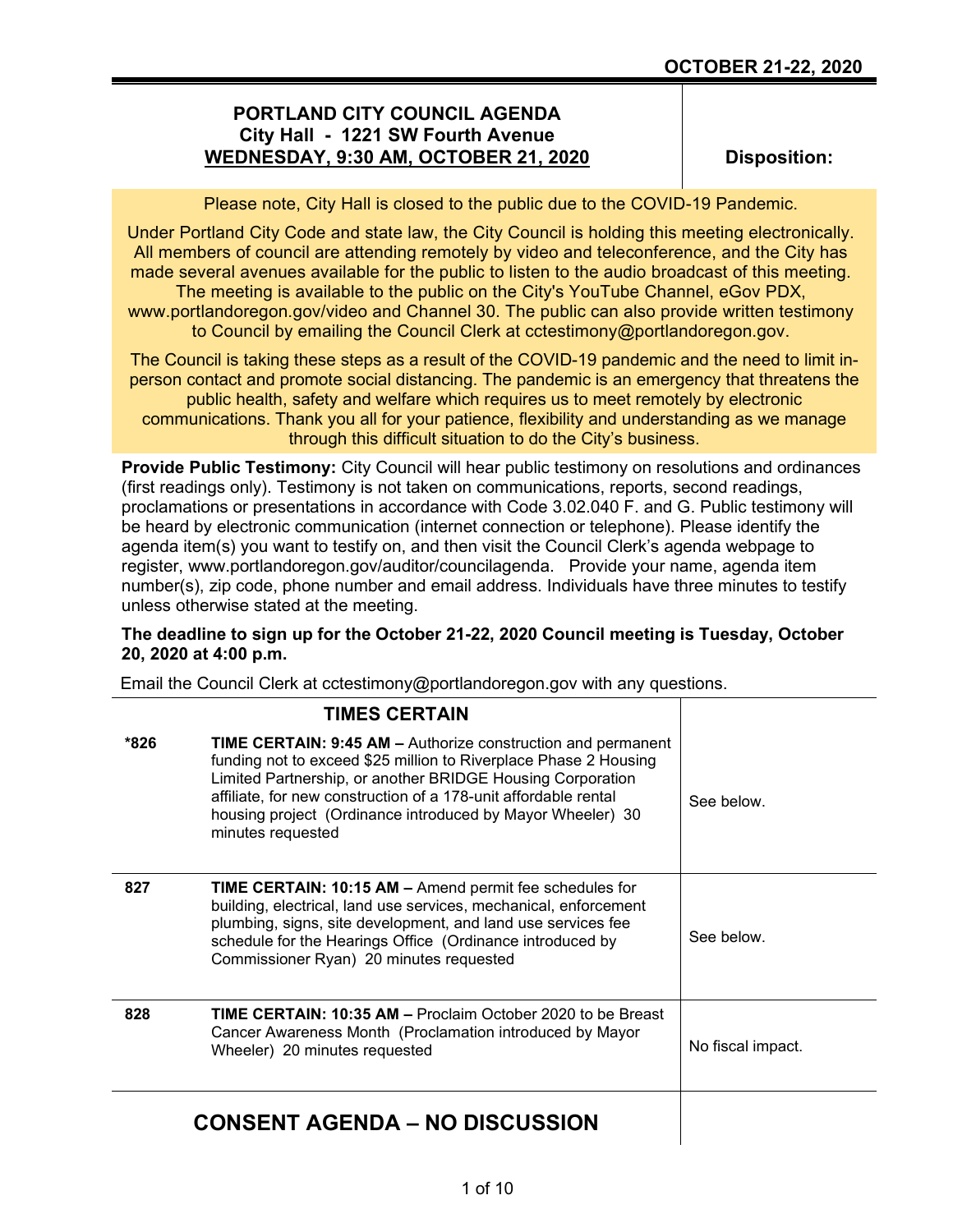| <b>Mayor Ted Wheeler</b>                                                                                                                                                                                                               |                                                                                                                                                                                                                                                                                                                                                                                                                                                                                                                                              |
|----------------------------------------------------------------------------------------------------------------------------------------------------------------------------------------------------------------------------------------|----------------------------------------------------------------------------------------------------------------------------------------------------------------------------------------------------------------------------------------------------------------------------------------------------------------------------------------------------------------------------------------------------------------------------------------------------------------------------------------------------------------------------------------------|
| <b>Office of Management &amp; Finance</b>                                                                                                                                                                                              |                                                                                                                                                                                                                                                                                                                                                                                                                                                                                                                                              |
| *829<br>Amend District Property Management License Code related to the<br>use of revenues collected for lighting and district amenities to<br>increase the flexibility in the use of funds (Ordinance; amend<br>Code Section 6.06.216) | The ordinance amends<br>the code to enable<br>qualified contractors to<br>use revenues from the<br>lighting and district<br>amenities programs in<br>excess of their costs and<br>expenses for the general<br>purposes outlined under<br>Code Section 6.06.010,<br>such as removing debris<br>and other hazards in the<br>downtown district. Prior to<br>the adoption of this<br>ordinance, the practice<br>has been to place the<br>excess revenues in<br>reserve. Excess revenues<br>have averaged \$202,393<br>over the last three years. |
| <b>Commissioner Chloe Eudaly</b>                                                                                                                                                                                                       |                                                                                                                                                                                                                                                                                                                                                                                                                                                                                                                                              |
| <b>Bureau of Transportation</b>                                                                                                                                                                                                        |                                                                                                                                                                                                                                                                                                                                                                                                                                                                                                                                              |
| *830<br>Authorize a contract with the lowest responsible bidder for the Safe<br>Routes to School Signalized Crossings and Street Lighting Project<br>(Ordinance)                                                                       | The project is comprised<br>of six capital projects, all<br>which are included in the<br><b>Bureau's FY 2020-21</b><br>Adopted Budget. Funding<br>sources include Fixing<br>Our Streets, Cannabis<br>Tax, and System<br>Development Charges.                                                                                                                                                                                                                                                                                                 |
| <b>Commissioner Amanda Fritz</b>                                                                                                                                                                                                       |                                                                                                                                                                                                                                                                                                                                                                                                                                                                                                                                              |
| <b>Bureau of Environmental Services</b>                                                                                                                                                                                                |                                                                                                                                                                                                                                                                                                                                                                                                                                                                                                                                              |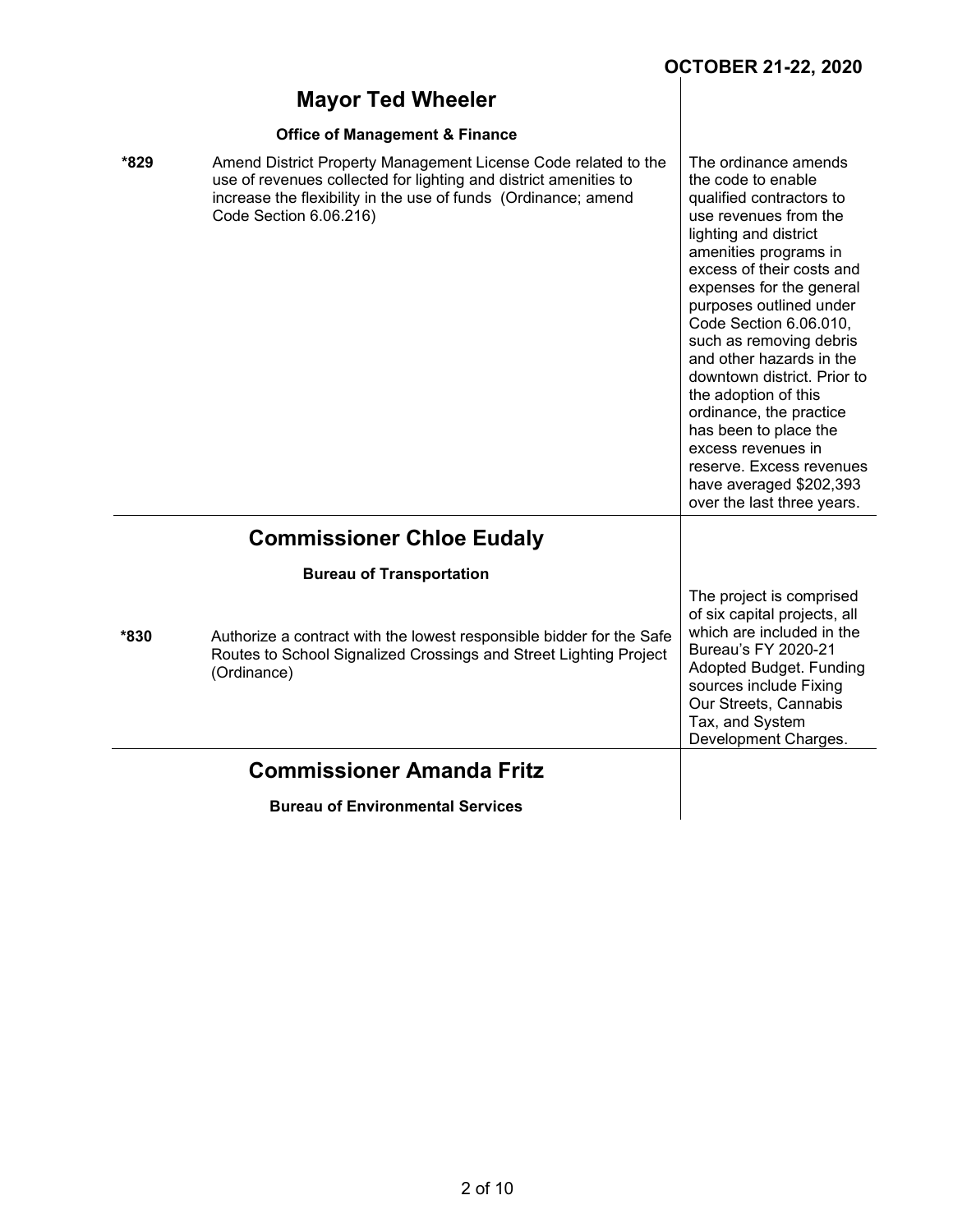|     |                                                                                                                                             | <b>OCTOBER 21-22, 2020</b>                                                                                                                                                                                                                                                                                                                                                                                                                                                                                                                                                                                     |
|-----|---------------------------------------------------------------------------------------------------------------------------------------------|----------------------------------------------------------------------------------------------------------------------------------------------------------------------------------------------------------------------------------------------------------------------------------------------------------------------------------------------------------------------------------------------------------------------------------------------------------------------------------------------------------------------------------------------------------------------------------------------------------------|
| 831 | Authorize an Access Permit with PacifiCorp for the NE 33rd Drive<br>Pump Station Upgrade, Project No. E10910 (Second Reading<br>Agenda 815) | This legislation authorizes<br>the Access Permit,<br>including indemnification<br>language. BES agrees to<br>indemnify, defend and<br>hold harmless PacifiCorp,<br>its officers, directors,<br>partners, members,<br>employees, agents,<br>successors and assigns<br>them from and against<br>any and all liability, loss<br>or expense, including<br>attorneys' fees, arising in<br>connection with any<br>federal or state statute,<br>law, ordinance, regulation<br>or judgment related to the<br>existence, disposal or<br>release of contaminants<br>or pollutants brought onto<br>the Premises by BES or |
|     |                                                                                                                                             | its representatives. In<br>addition, BES expressly<br>assumes all risk in<br>connection with its<br>use of the Premises and<br>Property.                                                                                                                                                                                                                                                                                                                                                                                                                                                                       |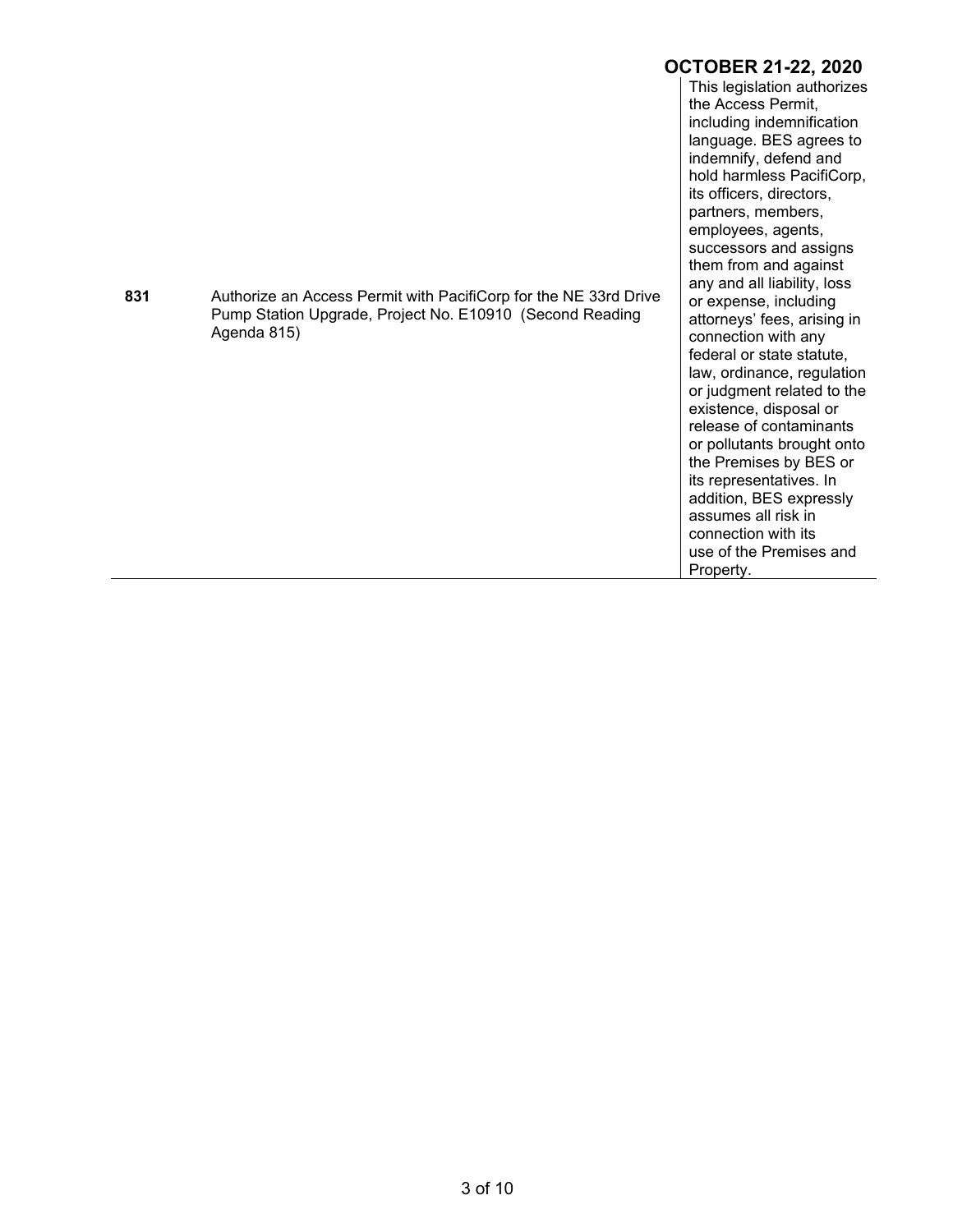|      | <b>Commissioner Jo Ann Hardesty</b>                                                                                                                                                                                                                                              |                                                                                                                                                                                                                                                                                                                                |
|------|----------------------------------------------------------------------------------------------------------------------------------------------------------------------------------------------------------------------------------------------------------------------------------|--------------------------------------------------------------------------------------------------------------------------------------------------------------------------------------------------------------------------------------------------------------------------------------------------------------------------------|
| *832 | <b>Portland Fire &amp; Rescue</b><br>Accept and appropriate a grant in the amount of \$1,458,074 from<br>the United States Department of Homeland Security to fund<br>Portland Fire & Rescue Technical Rescue Trainings and Station<br>Source Capture Exhaust System (Ordinance) | This action appropriates<br>\$1.5 million in grant<br>resources in the bureau's<br>FY 2020-21 budget. The<br>10% cash match is<br>provided by existing<br>facility and training<br>budget, and the<br>estimated ongoing<br>maintenance and repair<br>costs (\$400/station) are<br>also funded through<br>existing allocations. |
|      | <b>REGULAR AGENDA</b>                                                                                                                                                                                                                                                            |                                                                                                                                                                                                                                                                                                                                |
|      | <b>Mayor Ted Wheeler and Commissioner Chloe Eudaly</b>                                                                                                                                                                                                                           |                                                                                                                                                                                                                                                                                                                                |
|      | <b>Bureau of Transportation</b>                                                                                                                                                                                                                                                  |                                                                                                                                                                                                                                                                                                                                |
| 833  | Create a local improvement district to construct street, sidewalk,<br>stormwater, sanitary sewer and water main improvements in the<br>NW Park Ave and Johnson - Kearney Sts Local Improvement<br>District (Hearing; Ordinance; C-10069) 20 minutes requested                    | See below.                                                                                                                                                                                                                                                                                                                     |
|      | <b>Mayor Ted Wheeler</b>                                                                                                                                                                                                                                                         |                                                                                                                                                                                                                                                                                                                                |
| 834  | Appoint Ernesto Fonseca and re-appoint Diane Linn to Portland<br>Housing Advisory Commission for terms to expire October 21,<br>2022 (Report) 15 minutes requested                                                                                                               | No fiscal impact.                                                                                                                                                                                                                                                                                                              |
|      | <b>Office of Management and Finance</b>                                                                                                                                                                                                                                          |                                                                                                                                                                                                                                                                                                                                |
| 835  | Update Loss Control and Prevention Code to streamline<br>coordination and implementation of citywide loss prevention<br>activities and remove the Loss Control and Prevention Advisory<br>Committee (Second Reading Agenda 816; replace Code Chapter<br>3.54)                    | Proposed changes to<br>Chapter 3.54 should not<br>result in financial and<br>budgetary impacts as<br><b>City bureaus and offices</b><br>will still be required to<br>develop a Loss<br><b>Prevention Plan.</b>                                                                                                                 |
| 836  | Amend Administrative Policy, Loss Prevention Policy, to streamline<br>bureau Loss Prevention Plan procedures and implementation<br>(Second Reading Agenda 817; amend Administrative Policy<br>11.01)                                                                             | See below.                                                                                                                                                                                                                                                                                                                     |
|      | <b>Portland Housing Bureau</b>                                                                                                                                                                                                                                                   |                                                                                                                                                                                                                                                                                                                                |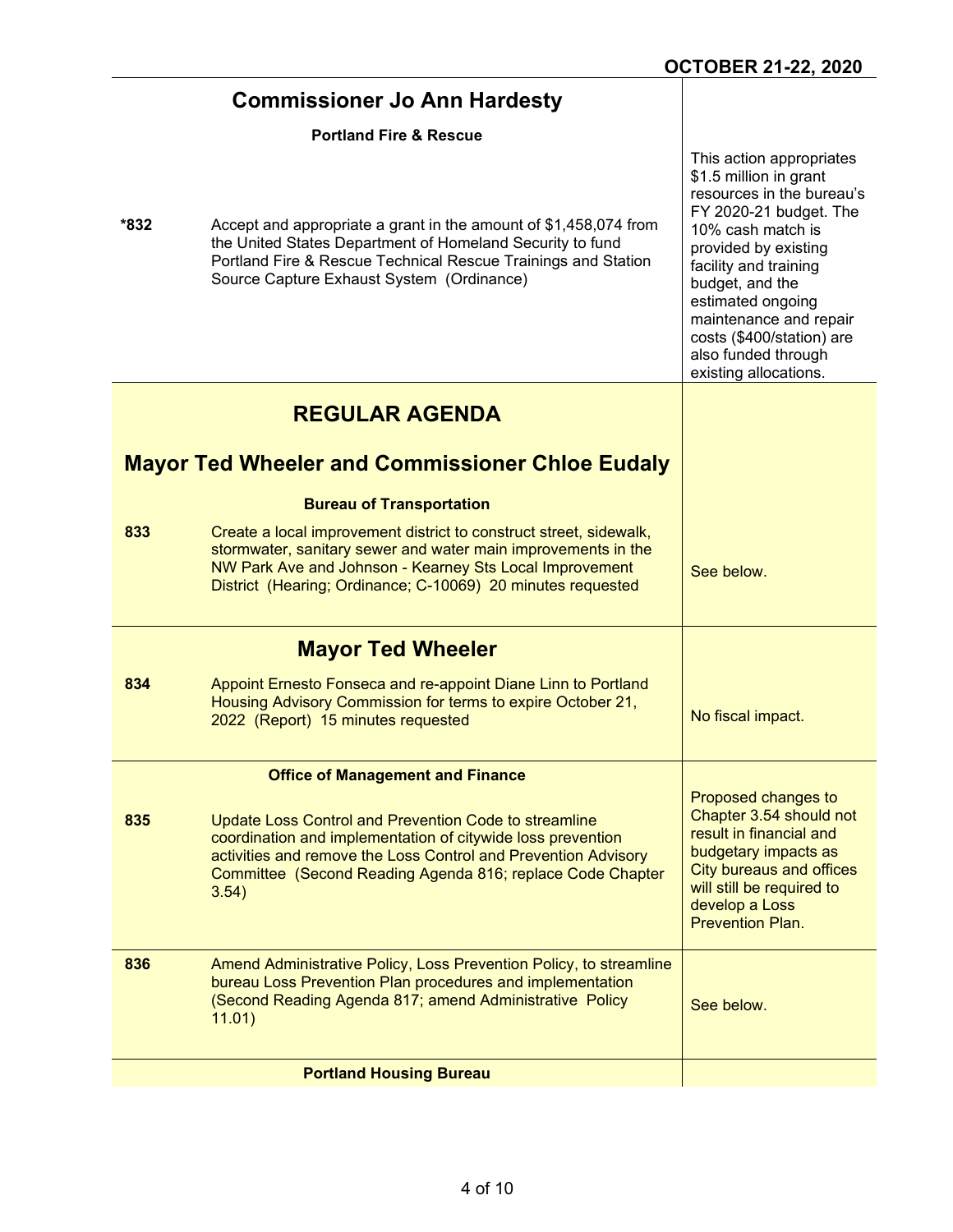**\*837** Amend approved application under the Multiple-Unit Limited Tax Exemption Program under the Inclusionary Housing Program for Brookland located at 4245 SE Milwaukie Ave to increase the number of affordable units (Ordinance; amend Ordinance No. 189889) 10 minutes requested

**OCTOBER 21-22, 2020** This action would result in estimated foregone property tax revenues to the City totaling \$27,483 over ten years for 7 units affordable at or below 60%% MFI. Total cost to all jurisdictions forgoing revenue is estimated at \$83,280 The estimated value of the tax exemption for the first year is \$9,043 (all jurisdictions), which equals approximately \$121 per affordable unit per year of affordability. The City will still benefit from property taxes collected on the improved value of the land during the exemption period. The City will pay Multnomah County the \$5,950 application activation fee if the application moves forward.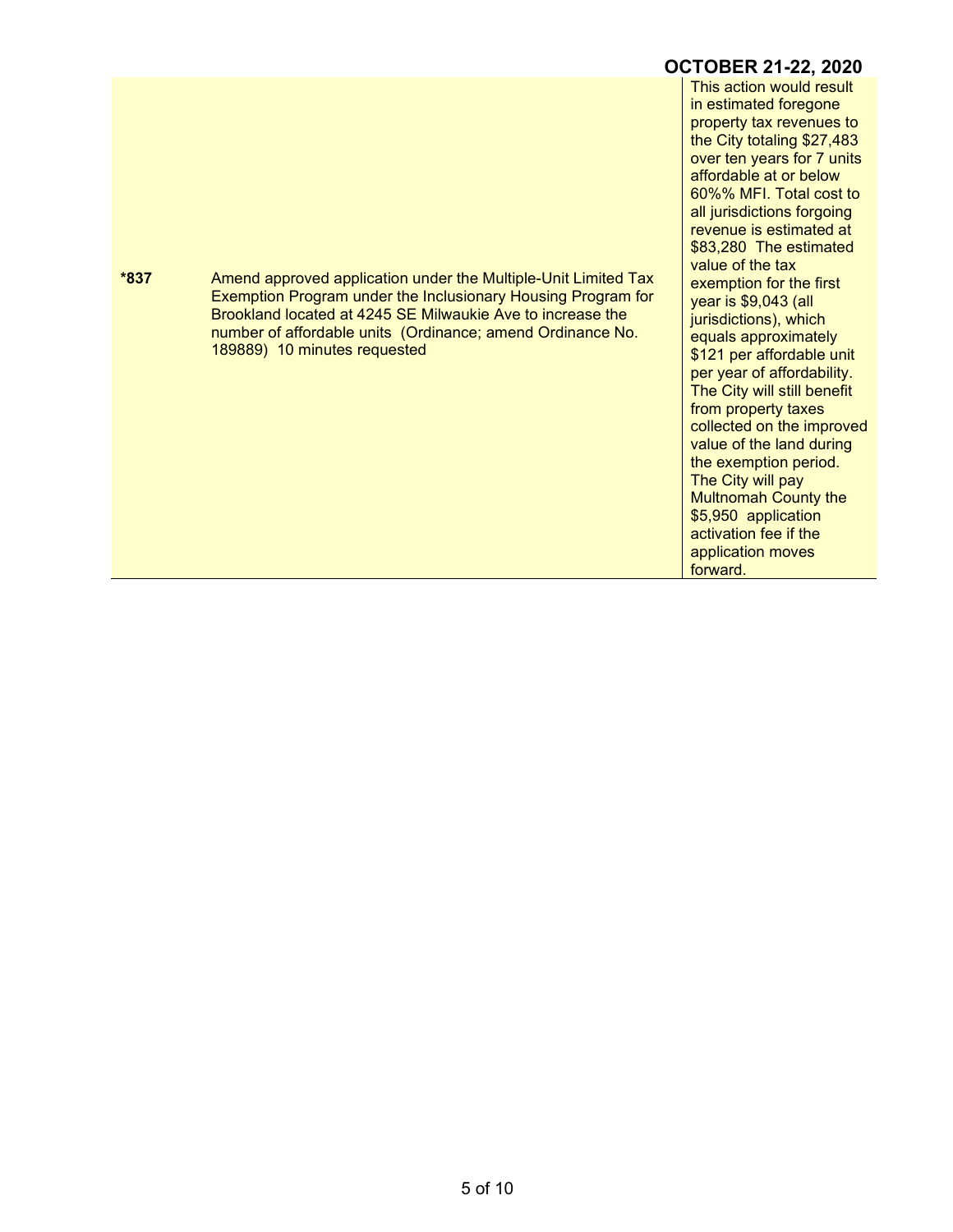|      |                                                                                                                                                                                                                                                                                                  | <b>OCTOBER 21-22, 2020</b>                                                                                                                                                                                                                                                                                                                                                                                                                                                                                                                                                                                                                                                                                                                                                                                                                                                                                                           |
|------|--------------------------------------------------------------------------------------------------------------------------------------------------------------------------------------------------------------------------------------------------------------------------------------------------|--------------------------------------------------------------------------------------------------------------------------------------------------------------------------------------------------------------------------------------------------------------------------------------------------------------------------------------------------------------------------------------------------------------------------------------------------------------------------------------------------------------------------------------------------------------------------------------------------------------------------------------------------------------------------------------------------------------------------------------------------------------------------------------------------------------------------------------------------------------------------------------------------------------------------------------|
| *838 | Amend approved application under the Multiple-Unit Limited Tax<br>Exemption Program under the Inclusionary Housing Program for<br>Nehalem Apartments located at 1645 SE Nehalem St to increase<br>the number of affordable units (Ordinance; amend Ordinance No.<br>189215) 10 minutes requested | This action would result<br>in estimated foregone<br>property tax revenues to<br>the City totaling\$142,964<br>over ten years for 11<br>units affordable at or<br>below 80% MFI and 29<br>units affordable at or<br>below 60% MFI. Total<br>cost to all jurisdictions<br>forgoing revenue is<br>estimated at \$433,224.<br>The estimated value of<br>the tax exemption for the<br>first year is \$47,040 (all<br>jurisdictions), which<br>equals approximately<br>\$110 per affordable unit<br>per year of affordability.<br>The City will still benefit<br>from property taxes<br>collected on the improved<br>value of the land during<br>the exemption period.<br>The City paid Multnomah<br><b>County a \$9,000</b><br>application activation fee<br>on January 2, 2019 for<br>the first approved<br>application and no further<br>fees are due to<br><b>Multnomah County</b><br>should the amended<br>application move forward. |
|      | <b>Commissioner Chloe Eudaly</b>                                                                                                                                                                                                                                                                 |                                                                                                                                                                                                                                                                                                                                                                                                                                                                                                                                                                                                                                                                                                                                                                                                                                                                                                                                      |
|      | <b>Bureau of Transportation</b>                                                                                                                                                                                                                                                                  |                                                                                                                                                                                                                                                                                                                                                                                                                                                                                                                                                                                                                                                                                                                                                                                                                                                                                                                                      |
| *839 | Authorize a contract with the lowest responsible bidder for the SW<br>Capitol Highway: Multnomah Village - West Portland project<br>(Ordinance) 15 minutes requested                                                                                                                             | See below.                                                                                                                                                                                                                                                                                                                                                                                                                                                                                                                                                                                                                                                                                                                                                                                                                                                                                                                           |
|      | <b>Commissioner Amanda Fritz</b>                                                                                                                                                                                                                                                                 |                                                                                                                                                                                                                                                                                                                                                                                                                                                                                                                                                                                                                                                                                                                                                                                                                                                                                                                                      |
|      | <b>Bureau of Environmental Services</b>                                                                                                                                                                                                                                                          |                                                                                                                                                                                                                                                                                                                                                                                                                                                                                                                                                                                                                                                                                                                                                                                                                                                                                                                                      |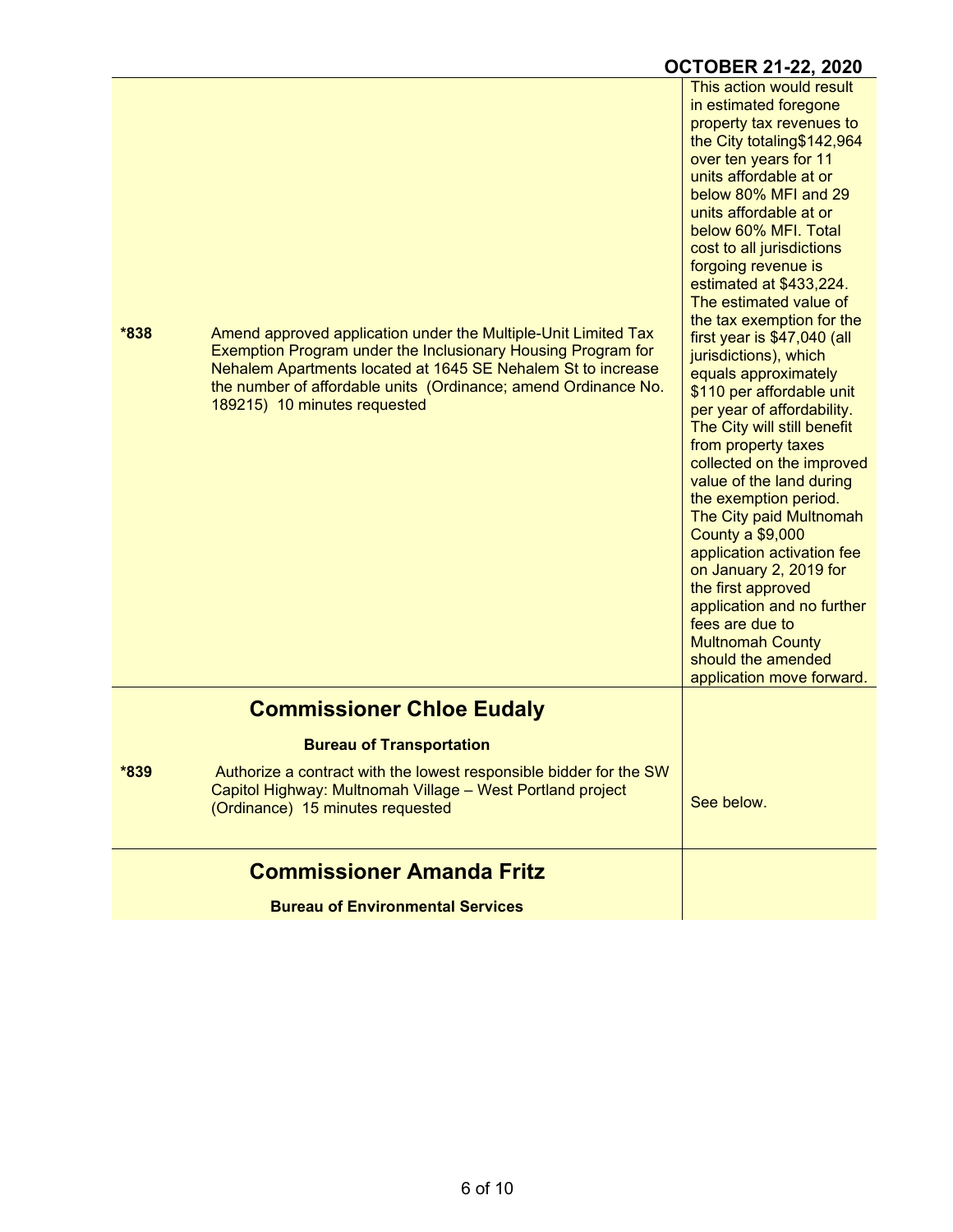|     |                                                                                                                                                                                                                                                                                                                                                                                           | <b>OCTOBER 21-22, 2020</b>                                                                                                                                                                                                                                                                                                                                                                                                                                                                         |
|-----|-------------------------------------------------------------------------------------------------------------------------------------------------------------------------------------------------------------------------------------------------------------------------------------------------------------------------------------------------------------------------------------------|----------------------------------------------------------------------------------------------------------------------------------------------------------------------------------------------------------------------------------------------------------------------------------------------------------------------------------------------------------------------------------------------------------------------------------------------------------------------------------------------------|
| 840 | Authorize Price Agreement for Pump Station Improvements for<br>professional engineering design services for a total not-to-exceed<br>amount of \$15 million (Second Reading Agenda 818)                                                                                                                                                                                                   | The total not-to-exceed<br>amount of \$15.0 million<br>will be funded over the<br>five-year program period<br>through annual<br>appropriations in the BES<br>budget. The project is<br>included in BES's FY<br>2020-21 Adopted CIP<br>budget. Funding for the<br>project is also included in<br><b>BES's FY 2021-25</b><br>forecast in the Sewer<br><b>System Operating Fund.</b>                                                                                                                  |
|     |                                                                                                                                                                                                                                                                                                                                                                                           |                                                                                                                                                                                                                                                                                                                                                                                                                                                                                                    |
| 841 | <u>WEDNESDAY, 2:00 PM, OCTOBER 21, 2020</u><br>TIME CERTAIN: 2:00 PM - Accept Guaranteed Maximum Price of<br>\$79,607,637 from Kiewit Infrastructure West Co. for the<br>construction of the Columbia Blvd Wastewater Treatment Plant<br>Secondary Treatment Expansion Project (Procurement Report -<br>RFP No. 00001126 introduced by Mayor Wheeler) 45 minutes<br>requested for 841-842 | See below.                                                                                                                                                                                                                                                                                                                                                                                                                                                                                         |
| 842 | Amend contract with CH2M Hill Engineers, Inc. to expand design,<br>permitting, and construction support engineering services for the<br>Columbia Blvd Wastewater Treatment Plant Secondary Treatment<br>Expansion Program, Project No. E07947, not to exceed \$14 million<br>(Ordinance introduced by Commissioner Fritz; amend Contract No.<br>30006543)                                 | The requested contract<br>amendment is not to<br>exceed \$14.0 million,<br>with a resulting total<br>contract amount not to<br>exceed \$43,501,454. The<br><b>Confidence Level Rating</b><br>Index for the PTE<br>contract is "Optimal." The<br>current overall project<br>budget is \$411,300,000.<br>Funding has been<br>approved and is available<br>in BES's FY 2021-22<br>forecast for the Sewer<br>System Operating Fund.<br>Funding will also be<br>requested in the FY<br>2022-25 budgets. |
|     | <b>THURSDAY, 2:00 PM, OCTOBER 22, 2020</b>                                                                                                                                                                                                                                                                                                                                                |                                                                                                                                                                                                                                                                                                                                                                                                                                                                                                    |
| 843 | <b>TIME CERTAIN: 2:00 PM - Report on recent work from the City</b><br>Auditor including Groundwater; Enhanced Service Districts; Equity<br>in Construction Contracting (Report introduced by Auditor Hull<br>Caballero) 90 minutes requested                                                                                                                                              | No immediate fiscal<br>impact. The<br>implementation of audit<br>finding suggestions may<br>have associated costs.                                                                                                                                                                                                                                                                                                                                                                                 |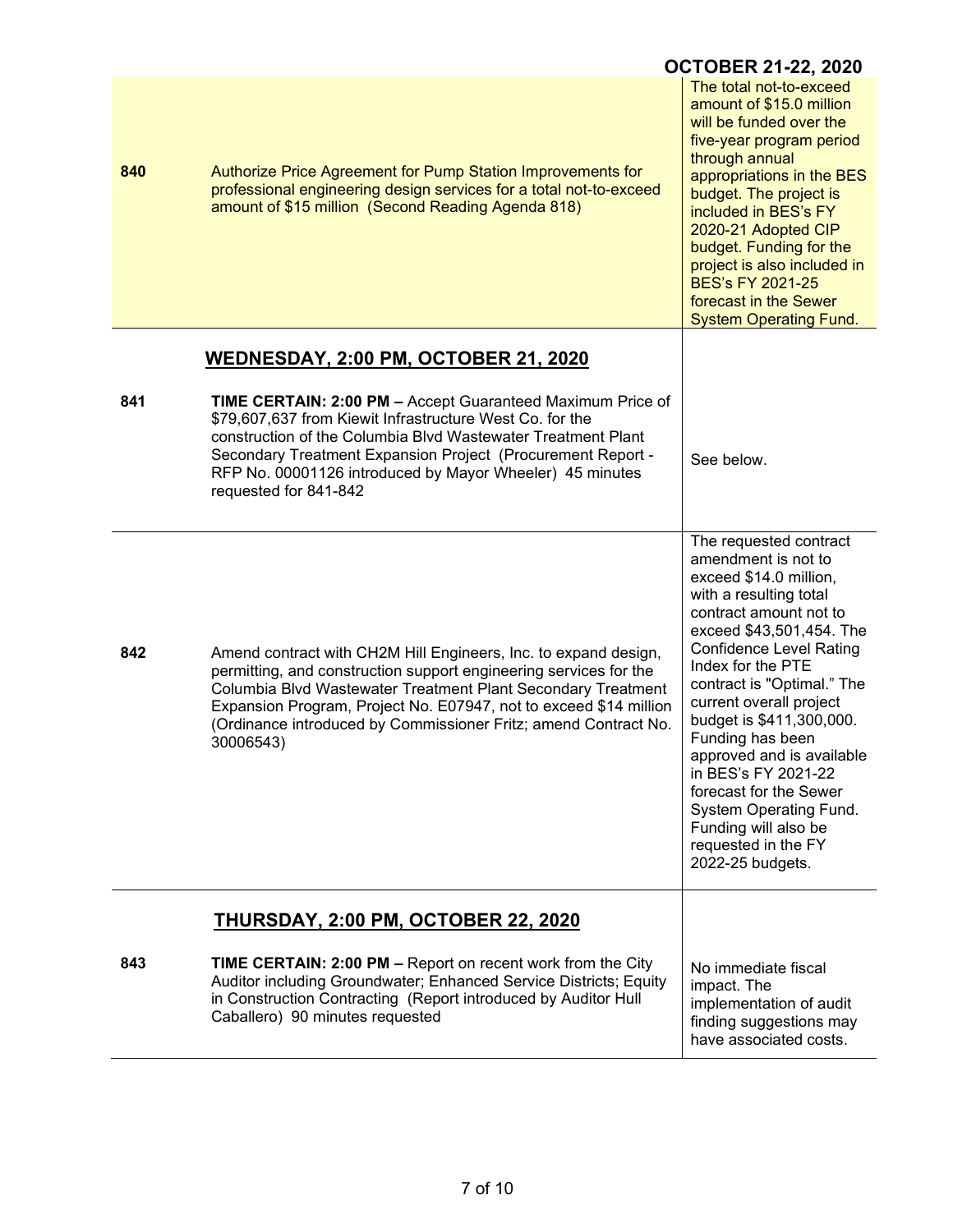| 844 | <b>TIME CERTAIN: 3:30 PM - Adopt Code and administration rules</b>                                                                                                                       |            |
|-----|------------------------------------------------------------------------------------------------------------------------------------------------------------------------------------------|------------|
|     | for the Community Opportunities and Enhancements Program<br>(Ordinance introduced by Mayor Wheeler; add Code Chapter 5.35<br>and Portland Policy Document ADM 1.25) 45 minutes requested | See below. |

**\*826 TIME CERTAIN: 9:45 AM –** Authorize construction and permanent funding not to exceed \$25 million to Riverplace Phase 2 Housing Limited Partnership, or another BRIDGE Housing Corporation affiliate, for new construction of a 178-unit affordable rental housing project

#### **CBO Analysis**

This Ordinance requests City Council approval of financing in an amount up to \$25,000,000 using North Macadam URA TIF funds from fiscal years 2020-22. Metro will contribute \$1,739,219 in Metro Affordable Housing Bond funds. The funds will allow BRIDGE Housing Development to construct a new 178-unit affordable housing project on the East Parcel of 2095 SW River Parkway. The Project will provide 17 housing units rented at or below 30% MFI, an additional 159 rented at or below 60% MFI with 20 of these subsidized with project-based Veterans Administration Supportive Housing vouchers to fund Permanent Supportive Housing, and two unregulated manager's units. The financing amount is included in the PHB FY 2020-22 Adopted Budget and is also included in the bureau five-year forecast. The ongoing cost of monitoring compliance is anticipated in PHB staffing budgets. PHB will receive a program delivery fee from the project in the amount of \$39,219 at close of financing for administration of the Metro Bond funding in this project. The Project is applying and qualifies for System Development Charge ("SDC") and Construction Excise Tax ("CET") exemptions and building permit waivers, which collectively total an estimated \$2,498,440 in foregone City revenue.

**827 TIME CERTAIN: 10:15 AM –** Amend permit fee schedules for building, electrical, land use services, mechanical, enforcement plumbing, signs, site development, and land use services fee schedule for the Hearings Office

#### **CBO Analysis**

This ordinance increases permit fees collected by the Bureau of Development Services (BDS). These fees support BDS' various development functions, most of which are intended to be self-supporting, which requires periodic fee increases. For several years between FY 2013-14 and FY 2018-19 BDS did not propose fee increases for most programs and actually reduced fees in FY 2016-17, but to keep up with rising costs, including a significant increase in rent costs for downtown office space, the bureau is implementing fee increases. This increase was intended to be effective July 1, 2020, but due to the economic uncertainty related to the COVID-19 crisis the changes were delayed.

This ordinance reflects fee increases of about 5% across most programs, with higher increases for some programs where the gap between service costs and fee amounts is wider. The bureau estimates that these changes will result in increased fee collection of \$1.7 million in the remainder of FY 2020-21 and \$2.9 million in a full fiscal year. This is not expected to fully cover the increase in costs BDS will face this year, but the bureau strives to make fee increases gradual to minimize impacts to its customers. The Fee & Regulations Subcommittee of the Development Review Advisory Committee has endorsed these fee changes, and BDS has proactively communicated with customers and stakeholders about the proposed changes.

BDS does not anticipate significant costs to the City from this ordinance; BDS staff will implement and administer the revised fee schedule as part of their existing workload. This ordinance does not amend BDS' budget as the bureau's FY 2020-21 budget includes revenue from these proposed fee increases.

**833** Create a local improvement district to construct street, sidewalk, stormwater, sanitary sewer and water main improvements in the NW Park Ave and Johnson - Kearney Sts Local Improvement District (Hearing; Ordinance; C-10069) 20 minutes requested

### **CBO Analysis**

NW Park Avenue, NW Johnson Street and NW Kearney Street have been combined into a single Local Improvement District (LID). Total project costs are approximately \$27.6 million with a LID amount of \$23,000,000. Approximately 78% of the LID is apportioned to properties currently in the ownership of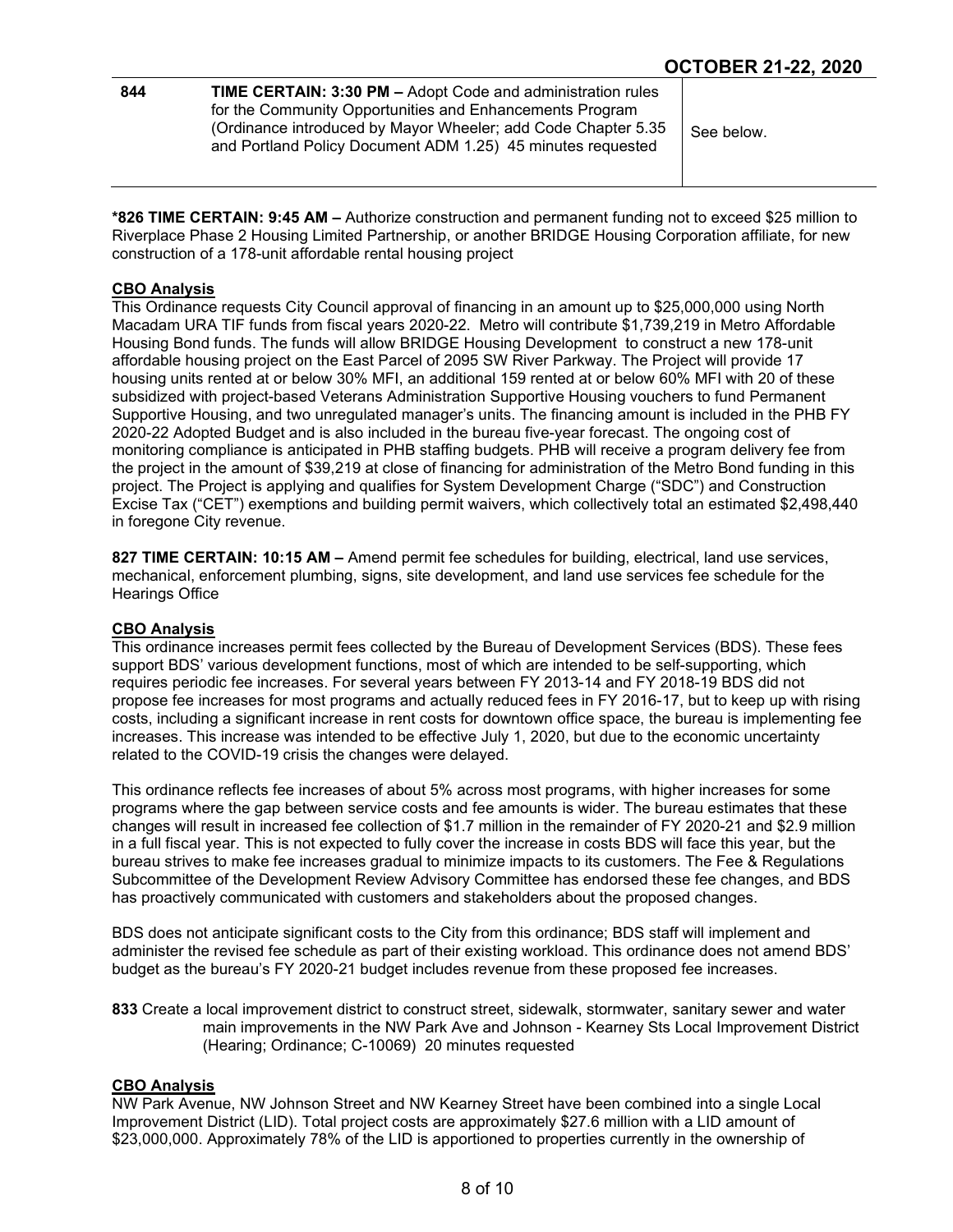Prosper Portland and approximately 22% of the LID is apportioned to properties currently in the ownership of Greyhound. An additional \$4.6 million in project costs will be funded by PBOT Transportation System Development Charge (TSDC) revenue.

As part of the Broadway Corridor project, Prosper Portland and the Office of Management and Finance (OMF) are negotiating the restructuring of an existing line of credit to be partially or fully repaid by future land sales, consistent with the terms of City Council's approval of the Broadway Corridor Omnibus Resolution on September 23, 2020. These negotiations are expected to be finalized within the next six (6) months. PBOT and OMF are also collaborating on an interim line of credit for the financing of the NW Park Ave and Johnson - Kearney Sts Local Improvement District. The ordinance indicates that additional costs that incur as a result from financing project costs on the line of credit will be added to the LID prior to final assessment.

The ordinance states that total project costs in excess of \$27.6 million will be allocated according to the terms identified in the Intergovernmental Agreement (IGA) currently being negotiated between PBOT and Prosper Portland for the Broadway Corridor area. Among the terms of the IGA that allocate potential cost overruns and cost exemptions, the IGA will also address strategies to reduce the risk of the LID defaulting. Per LID Code, a final assessment and LID payments, will not begin until the project is completed which is not expected until 2030. CBO notes that in an event most or all of the United State Postal Service (USPS) property remains in ownership by Prosper Portland until 2032, there is potential risk to the LID Fund (and ultimately the General Fund) if Prosper Portland defaults on the LID payments.

**836** Amend Administrative Policy, Loss Prevention Policy, to streamline bureau Loss Prevention Plan procedures and implementation

## **CBO Analysis**

As the requirement to have a Loss Prevention Plan currently exists, there should not be additional staff hours required to coordinate, develop, and implement the plan. However, plan development has not been consistently and uniformly completed across all bureaus and offices. For this existing requirement, bureaus will need to dedicate staff time to coordination, development, and implementation of their Loss Prevention Plans. Risk Management estimates this will require from bureaus the following staff time:

- Coordination 6 to 10 hours
- Development 3 to 6 hours

• Implementation – will be dependent on what the bureau identifies as their loss prevention efforts to prioritize for the coming year

Risk Management staff will consult with and provide necessary assistance to all bureaus and offices on loss prevention and safety. This work will be completed within time already allocated for normal and routine bureau consultation. Risk Management will also lead and coordinate the Loss Prevention Committee. It is anticipated that this committee would represent all bureaus and meet no more than quarterly. Bureau Loss Prevention Plans may identify additional safety needs. Future costs may include budget requests to address identified bureau-specific loss prevention and safety activities. With increased structure and standardization around plan development, potential future savings may include reduced workers' compensation costs and avoidance of Oregon OSHA fines. The potential future costs and savings is currently unknown.

**\*839** Authorize a contract with the lowest responsible bidder for the SW Capitol Highway: Multnomah Village – West Portland project (Ordinance) 15 minutes requested

# **CBO Analysis**

Total funding allocated to the Project, across all project phases, including contributions from BES and the Water Bureau, is approximately \$27 million with funding included in PBOT, BES and Water's FY 2020-21 Adopted Budgets and Five Year Capital Improvement Plans. Project funding includes the "Fixing Our Streets" ten-cent gas tax, Transportation System Development Charges, a non-federal grant from the State of Oregon, and ratepayer charges from BES and PWB. A forthcoming MOU between PBOT, BES and PWB will establish the exact cost share on the Project, including a change management process.

**841** Accept Guaranteed Maximum Price of \$79,607,637 from Kiewit Infrastructure West Co. for the construction of the Columbia Blvd Wastewater Treatment Plant Secondary Treatment Expansion Project

### **CBO Analysis**